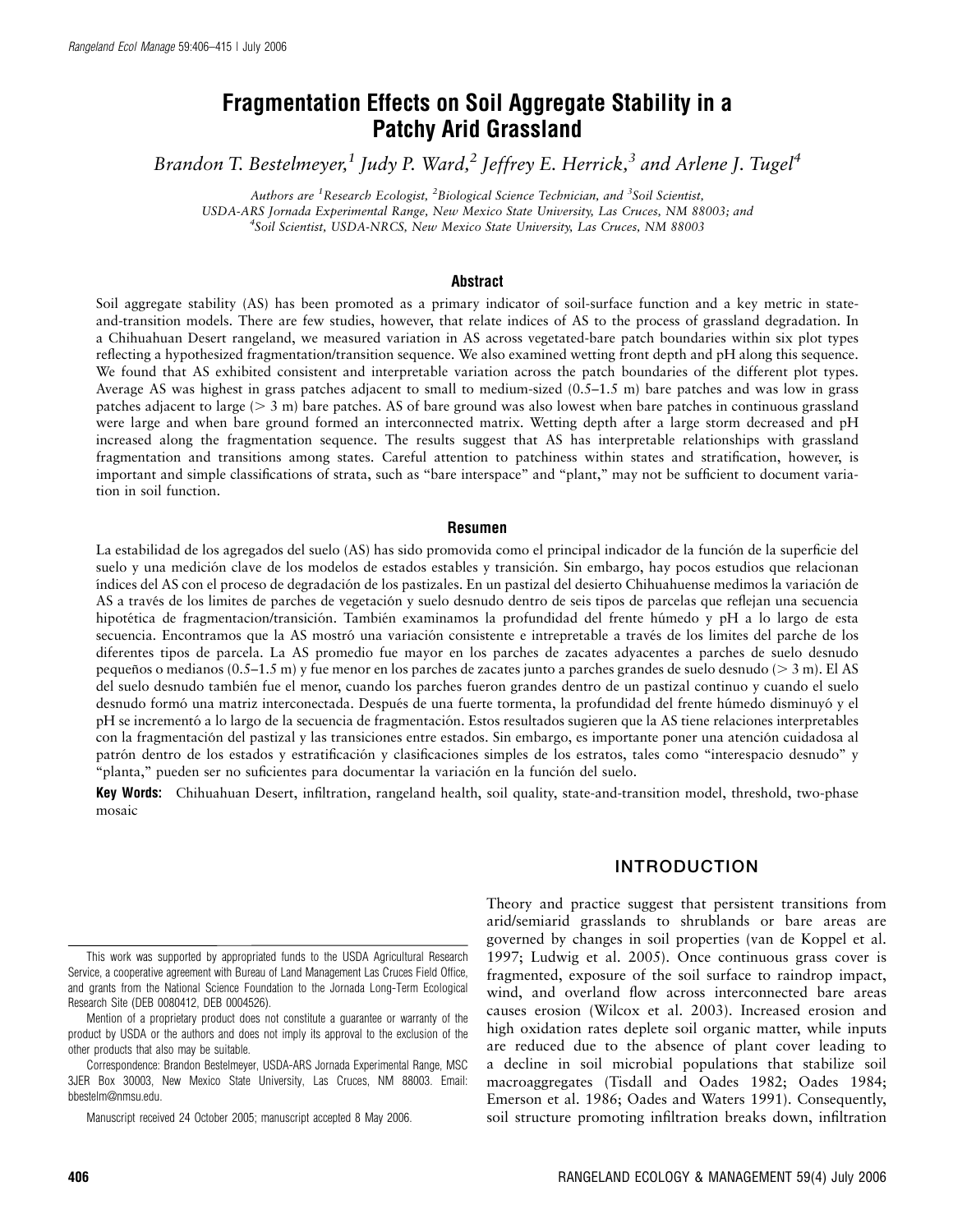

Figure 1. The study area and locations of plots and transects. The study area is defined by a 300 m buffer around a sharp ecotone (crooked line) separating intact and fragmented areas. Grey areas were classified as vegetated and white areas classified as largely bare ground based on an unsupervised classification of a 1996 U.S. Geological Survey Digital Ortho Quarter Quad (1  $m^2$  pixel resolution; see text). These patterns were used in calculating landscape metrics in Table 2. The transects used for measurements of vegetation and soil texture are the 4 straight lines. Plot types are coded as follows: shaded circle  $=$  small bare, half-shaded circle  $=$  medium bare, open circle  $=$  large bare, triangle  $=$  shrub/grass mound, square  $=$  grass patch, and plus  $=$  dead shrub.

rates diminish, and resources to support local grass reproduction decline, feeding back to increase erosion rates (Cerda` 1998). This sequence constitutes a positive feedback producing a transition from grassland to a bare or shrub-dominated state.

The quantitative characterization and detection of vegetation states and transitions using coupled vegetation and soil attributes is a key management strategy in rangelands (Westoby et al. 1989; Bestelmeyer et al. 2003; Briske et al. 2005). Measurements must be rapid and low cost to execute in order to be used in typical management applications involving widespread sampling. Protocols for such measurements have featured a variety of quantifiable vegetation attributes, but few quantifiable soil-surface attributes (Pyke et al. 2002; Tongway and Hindley 2004; Herrick et al. 2005). Of the latter, soil aggregate stability (AS) has emerged as a key attribute because it is easily estimated in the field (see below), and it is positively related to several properties of the soil surface that are related to grassland persistence including resistance to erosion, water infiltration rates, and microbial activity (Tisdale and Oades 1982; Pierson and Mulla 1990; Pierson et al. 1994; Cerda` 1998).

Consequently, estimation of AS via measurements using the ''soil stability kit'' has been incorporated into recommendations

for rangeland assessment and monitoring protocols (Pyke et al. 2002; Karl et al. 2003) as well as Rangeland National Resources Inventory protocols in the United States (Spaeth et al. 2003), and are used in state-and-transition models (STM; Herrick et al. 2002). A similar indicator, the "slake test," is used as part of landscape-scale rangeland assessment protocols (Belnap 1998; Holm et al. 2002; Tongway and Hindley 2004). Despite the widespread use of AS-related indicators to help characterize ecosystem performance, relatively few empirical studies have evaluated such indicators with respect to different vegetation patterns in rangelands (e.g., Holm et al. 2002; Maestre and Cortina 2004). Such studies are needed to evaluate the assumption that AS has interpretable relationships to vegetation transition processes and provides useful information. The primary objectives of this paper are to 1) examine how AS varies with different stages of grassland degradation in an arid rangeland, and 2) to identify particular stages in which AS suggests diminished soil function (i.e., a threshold sensu Freidel 1991; Society for Range Management 1995).

We assessed AS patterns in patchy desert grassland vegetation reflecting either intact or fragmented states (Figs. 1, 2). In grasslands of the Chihuahuan Desert, as in other regions, patches of vegetation and bare ground occur as two-phase mosaics even in an undegraded state due to relatively low resource levels (Aguiar and Sala 1999; Rietkerk et al. 2004). In the context of intact mosaics with limited bare ground, soil function should be preserved, but in fragmented (dysfunctional) mosaics with high connectivity of bare ground, erosion should diminish soil function (and AS). Exposure to erosive forces and reduced productivity in dysfunctional landscapes should degrade both bare soil and soil within adjacent vegetated patches (Tongway and Ludwig 1997a). In this way, indicators assessed at the patch level may reflect broader-scale changes in ecosystems (Northup et al. 1999; Bertiller et al. 2002; Rietkerk et al. 2004).

We evaluated soil aggregate stability and other properties in plots that included the boundaries between vegetated and bare patches (e.g., Watt 1947; Montana 1992; Schlesinger et al. 1996). The plot types were defined according to a general, hypothetical fragmentation model from a matrix of grass containing bare patches (intact area) in which bare patches expand under heavy grazing pressure. This eventually produces a matrix of bare ground surrounding patches of shrubs and/or grass tussocks and finally dead shrubs with eroded soils (fragmented area; Fig. 2). We used the plot classification to test three hypotheses about patterns of AS, specifically: 1) there is a characteristic variation in AS across vegetated-bare patch boundaries that differs among plot types, 2) AS of both vegetated and bare patches declines at some point along the fragmentation sequence, and 3) plot types where AS is high will have high wetting depths after natural rainfall events. We also explored patterns of pH alongside AS because pH may influence microbial activity.

### METHODS

#### Study Area and Assessment of Fragmentation

We examined a 62 ha area surrounding a sharp ecotone between intact and fragmented areas on the Corralitos Ranch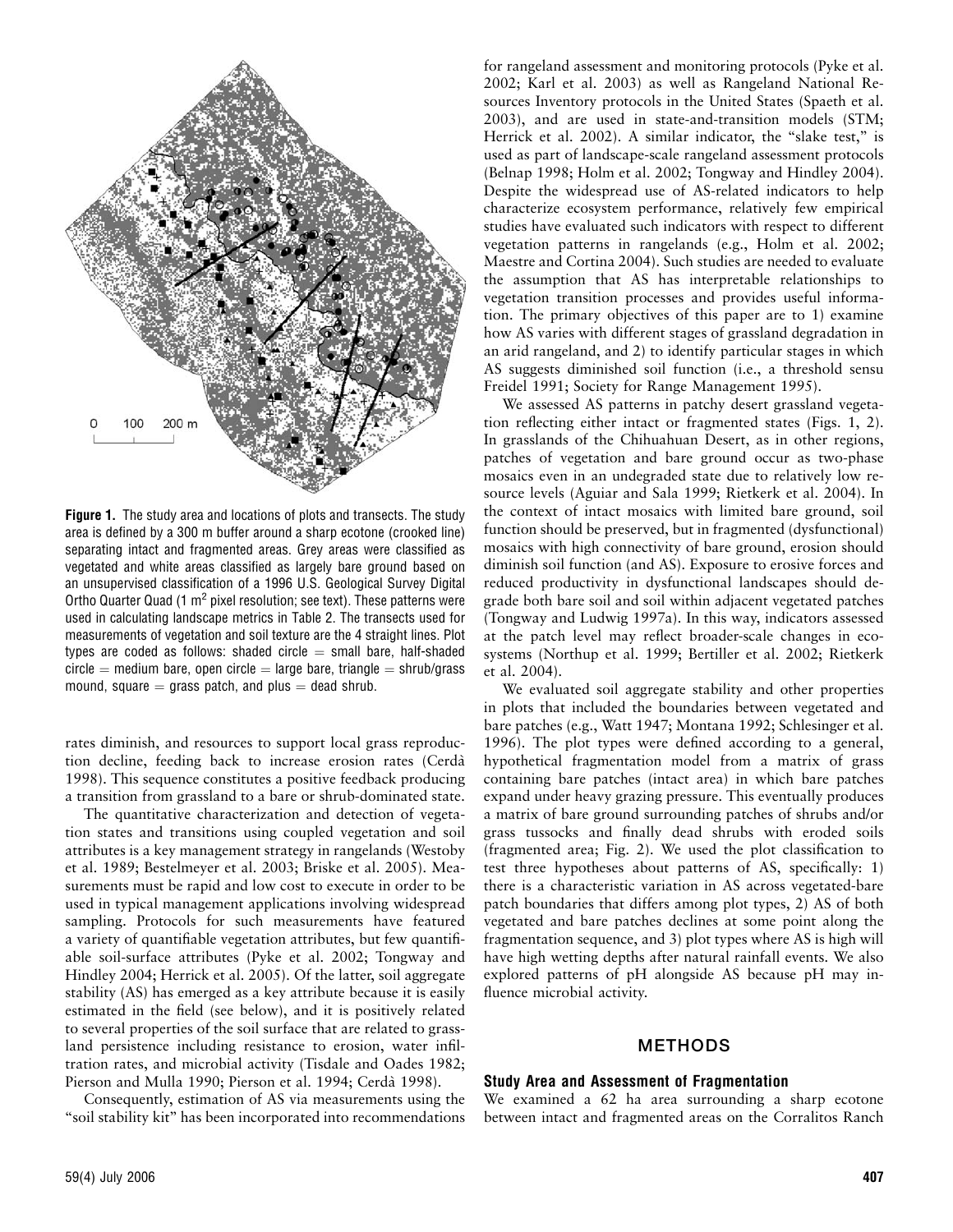

Figure 2. Plot types and their hypothesized temporal relationships. The top three types are associated with the intact area, the bottom three with the fragmented area. Arrows indicate postulated direction of change during degradation (based on Bisigato and Bertiller 1997; Aguiar and Sala 1999; Rietkerk et al. 2004). Under continuous heavy grazing disturbance and/or drought, plant death leads to increasing bare patch size. Subsequent erosion may eliminate most grasses leaving grasses and remnant/aggraded soils protected by shrubs or remnant grass patches. The death of shrubs may lead to grass death and erosion of soil mounds. The black bars indicate the position of transects used to measure soil aggregate stability profiles.

in Doña Ana County, NM, ca. 25 km E of Las Cruces, NM, USA (Coordinate system  $=$  Universal Transverse Mercator NAD 83, Zone = 13, lat  $35^{\circ}80'73''N$ , long  $31^{\circ}23'54''E$ ). Mean annual rainfall at the site is 220 mm but is highly variable from year to year. The study area was defined by manually digitizing the ecotone on a 1996 aerial photograph (U.S. Geological Survey Digital Ortho Quarter Quad; DOQQ) and creating a 300 m buffer around a 1 km linear length of the ecotone (Fig. 1). Dominant perennial grasses in the study area included tobosa (Pleuraphis mutica Buckl.), ear muhly (Muhlenbergia arenacea Buckl.), burrograss (Scleropogon brevifolius Phil.), and fluffgrass (Dasyochloa pulchella [HBK] Hitchc.). Shrubs included honey mesquite (Prosopis glandulosa Torr.), tarbush (Flourensia cernua D.C.), Berlandier's wolfberry (Lycium berlandieri Dunal) and creosotebush (Larrea tridentata [DC] Cov.).

Potential grazing pressure is unlikely to have differed between the intact and fragmented areas given the short distances involved and the lack of a fence. The study area was located within a single soil map unit (Berino-Doña Ana association) of the National Cooperative Soil Survey. The two dominant soils constituting this unit were similar and both classified as fine-loamy, mixed, thermic, superactive Typic Calciargids. Based on remnant vegetation, we believe that the composition of the precattle grazing vegetation was similar across the present day ecotone, being dominated by a matrix of P. mutica with patches of mixed C4 bunchgrasses (Bestelmeyer et al. 2006).

We quantified differences in average vegetation cover and soil texture between the intact and fragmented areas in order to characterize fragmentation effects and to test for any systematic differences in surface soil texture that could bias AS estimates (Herrick et al. 2001). We established 300-m long transects consisting of 61 points each (5-m spacing) that were perpendicular to the orientation of the ecotone boundary. The midpoint at 150 m was located on the boundary (and not considered in subsequent analyses). Transects were spaced randomly along ca. 1 km of the ecotone. At each point in September–November 2001, we estimated the basal cover of each plant species within each of 196, 100 cm<sup>2</sup> cells of a 140  $\times$ 140 cm quadrat frame. In the center of each quadrat, we collected a surface soil sample for textural analysis to 5 cm depth using a 3.8 cm wide soil auger. Particle-size analysis (PSA) was performed using the hydrometer method (Gee and Bauder 1986).

To quantify differences in fragmentation between each area, we derived 20 classes from the 1996 DOQQ image  $(1 \text{ m}^2)$ resolution) using an unsupervised classification (IMAGINE 8.7;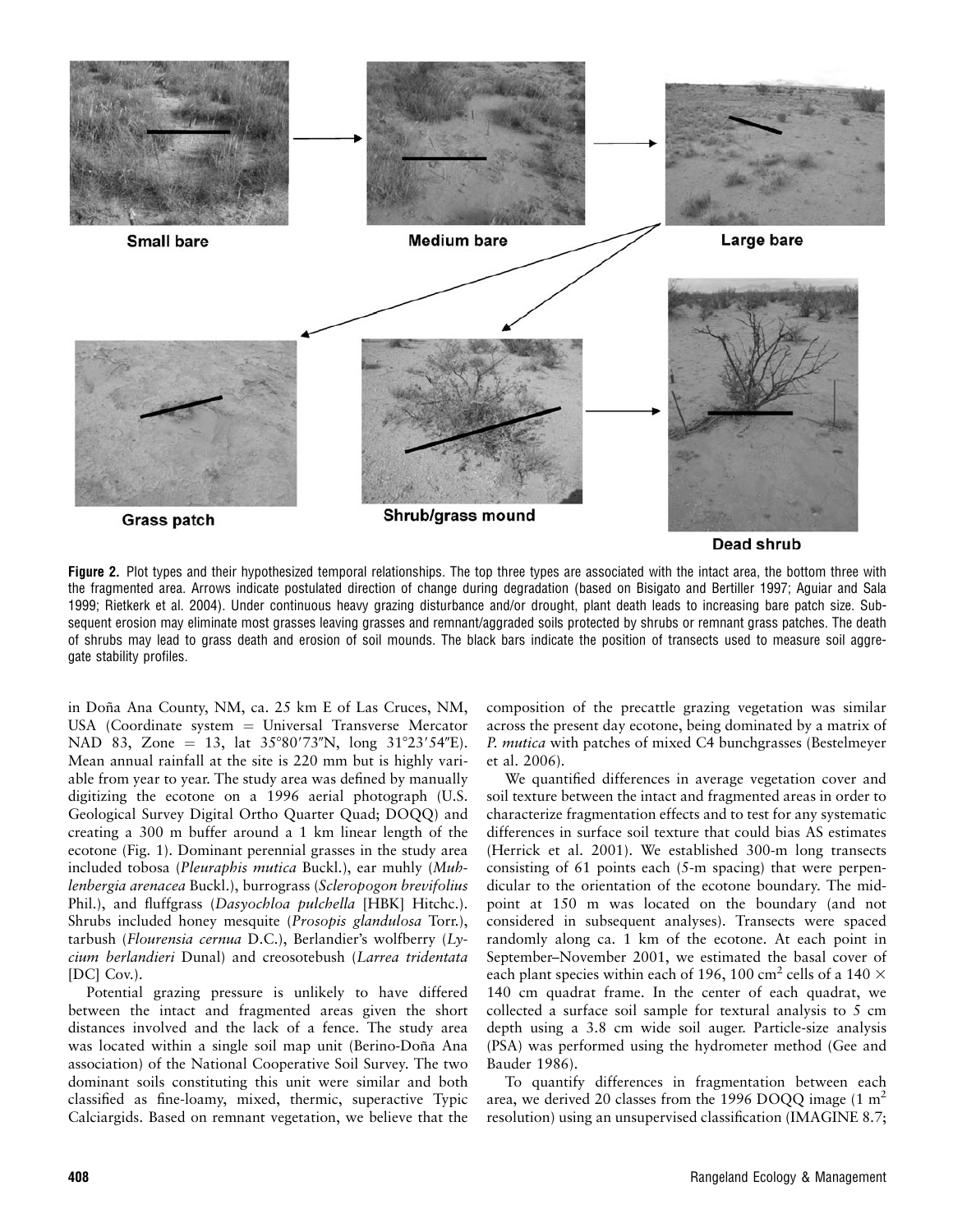Table 1. Soil stability classes and criteria adapted from Herrick et al. (2001). Soil samples (5 mm diameter peds) are placed on small sieves (1.5 mm openings in screen) and rapidly dipped into the cells of a plastic box containing distilled water. Samples are rated on a scale from 1 to 6 based on a combination of ocular observations of slaking during the first 5 minutes following immersion into water and the percent remaining on the sieve after 5 dipping cycles at the end of the 5 minute period.

| Stability |                                                                                                                                         |  |  |  |
|-----------|-----------------------------------------------------------------------------------------------------------------------------------------|--|--|--|
| class     | Criteria for assignment to stability class                                                                                              |  |  |  |
|           | 50% of structural integrity lost within 5 seconds of<br>insertion in water                                                              |  |  |  |
| 2         | 50% of structural integrity lost 5-30 seconds after insertion                                                                           |  |  |  |
| 3         | 50% of structural integrity lost 30–300 seconds after insertion<br>or $\langle$ 10% of soil remains on the sieve after 5 dipping cycles |  |  |  |
| 4         | 10%-25% of soil remaining on sieve after 5 dipping cycles                                                                               |  |  |  |
| 5         | 25%-75% of soil remaining on sieve after 5 dipping cycles                                                                               |  |  |  |
| 6         | 75%-100% of soil remaining on sieve after 5 dipping cycles                                                                              |  |  |  |

ERDAS 1999). We reduced these 20 classes to two new classes (bare and vegetated) by comparing individual and contiguous pixels within the classified image to patterns found within the original images. We characterized the current (2004) status of the vegetation and bare soil cover in each of the bare and vegetated classes by sampling  $1 \text{ m}^2$  plots representing each class in each area ( $n = 80$  for each class). The plot locations were randomly selected with the criteria for inclusion that the selected cell existed within a 25-cell neighborhood of identical classification to reduce potential error stemming from positional accuracy in the field. This analysis indicated that cells classified as vegetated had (mean  $\pm$  SE) 16.3  $\pm$  1.3% foliar cover of vegetation, whereas cells classified as bare had  $3.8 \pm 0.5\%$ . Based on the image analysis, we calculated landscape metrics for the intact and fragmented areas including mean patch size, the size of the largest patch relative to the total cover of the class, and perimeter to area ratio of vegetated area following Turner et al. (2001). Metrics were derived from APACK 2.22 (Mladenoff and DeZonia 2001). Because of the coarse resolution of the imagery and subsequent coarse-scale patch classification  $( \geq 1$  $(m<sup>2</sup>)$  relative to the fine patch sizes considered in the plots (< 1 m<sup>2</sup>; see below) we used the landscape metrics to characterize broad differences between the intact and fragmented areas rather than the patch neighborhood of the plots.

### Plot Types and Measurements

Initial measurements of AS indicated high variability at fine scales, so we stratified AS measurements within and among six plot types that represented different patch arrangements found within the study landscape (Fig. 2). The plots were selected to cover the study area and were not restricted to transects used for soil texture and vegetation analyses. Three plot types were located in the intact area where bare ground was embedded in a matrix of P. mutica (Fig. 1). ''Small bare'' plots included bare areas that were ca. 0.6 m in diameter, ''medium bare'' plots featured bare areas of 1–1.5 m, and ''large bare'' plots had bare areas of 3–15 m diameter. Each of these plots included part of the P. mutica grass matrix, the relatively discrete boundary between grass and bare ground, and part of the bare ground patch. Three other plot types characterized the fragmented area

where grass patches and shrubs occurred in a matrix of bare ground. "Shrub/grass mounds" were centered at the bases of F. cernua shrubs that were surrounded by a mound of soil with associated grass and included surrounding non-mound bare soil. Mounds were ca. 50 cm in diameter and their soils featured evidence of soil deposition coupled with deflation in the surrounding bare soil. The mounds were not associated with rodent activity. ''Grass patches'' were centered on remnant grass tussocks that were 20–30 cm in diameter. ''Dead shrubs'' were similar to shrub/grass mounds, but the mound soil and associated grasses were absent and shrubs were pedestalled (sensu Pyke et al. 2002) by up to 10 cm. Replicates of plot types  $(n = 20 \text{ or } 21 \text{ in the case of "grass patches") within the intact or}$ fragmented area were selected to be interspersed as much as possible (Fig. 1). AS was assessed at each replicate of each plot type using the field procedure described in Herrick et al. (2001). The stability class values range from 1–6 and describe the increasing resistance of a soil fragment to undergo breakdown in distilled water with and without agitation (Table 1). This technique has been shown to be sensitive to soil disturbance and grass cover when compared to laboratory techniques (Bird et al. 2002).

We sampled AS in each plot replicate on small transects that bisected plots following Fig. 2. Samples were collected every 10 cm along these transects. Intact area plots were sampled by measuring changes across the boundary from grass tussocks to bare soil. In all cases, the first three points were located on grass and the remainder occurred in the bare area. In the case of small and medium bare plots, transects were 80 cm. In the case of large bare plots, transects were extended to 160 cm. Plots in the fragmented area were sampled by centering transects on either the shrub or grass tussock. Shrub/grass mound transects were 160 cm long and the others were 80 cm. Thus, the number of points near the center of transects associated with vegetation, mound soil, or interspace soil varied slightly among replicates.

At each sample point (1409 total points), samples of soil aggregates (ca. 4 mm in diameter) were gathered from two depths a) the soil surface (to 2–4 mm below the surface) and b) at 2.5 cm below the surface (2818 total samples). Differences in aggregation between these two depths can aid in the interpretation of soil function in arid soils. AS samples were processed in the field in order to minimize mishandling and rupture of soil samples and class values were determined using the soil aggregate stability kit described in Herrick et al. (2001).

AS values were treated as an interval variable and analyzed in two ways. First, we examined variation in AS within each plot type and tested for overall differences in AS values along the small transects ( $n = 20$  points/point position on transects) using general linear models (PROC GLM; SAS 1999; hypothesis 1). Second, we compared values at points located within the vegetated and bare patches (separate analyses) among plot types using mixed models (PROC MIXED; SAS 1999; hypothesis 2). In these analyses, the plot type was the fixed effect, the plot replicate was a random effect, and points in grass or bare ground were subsamples. Post-hoc comparisons of least-squares means were adjusted using the Tukey-Kramer procedure.

We examined soil wetting depth after two storms at 120 points (5 m spacing) divided among four randomly-located transects that bisected the ecotone. The large storm (21 mm) was an intense summer (September) convective shower that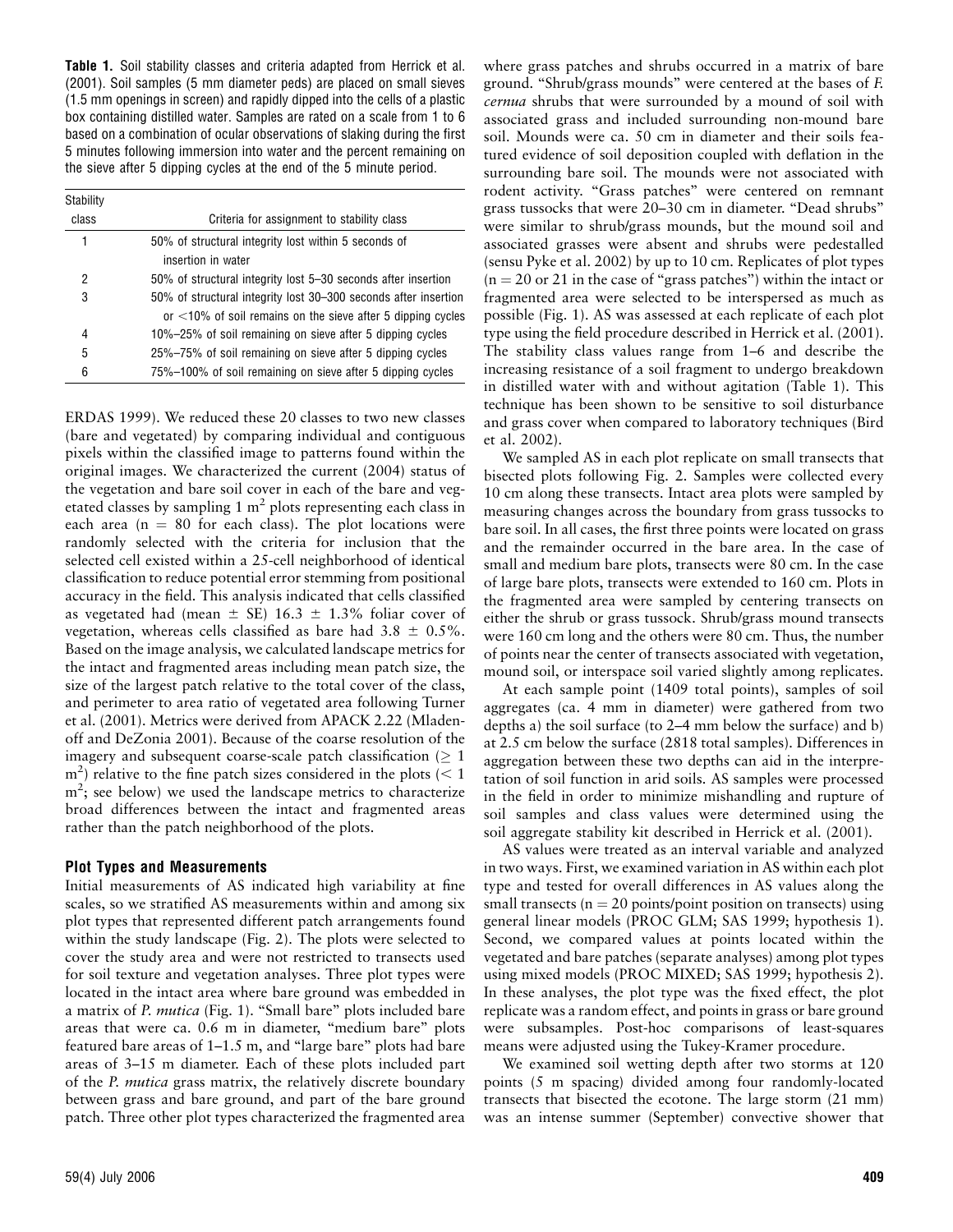lasted ca. 20 minutes and generated runoff. The small storm (9.5 mm) was a winter (January) frontal storm that lasted several hours and did not generate runoff. Wetting fronts were identified within 12 hours after the storms by digging shallow pits near each point in bare areas and measuring the depth to a sharp color contrast (Bhark and Small 2003). The points were subsequently classified to plot types. The grass patch type was excluded due to inadequate sample size and the shrub/grass mound was split into on-mound and off-mound components. Points falling in rills or significant disturbances (e.g., rodent burrows) were discarded. Values were compared using general linear models with plot type, transect, and transect-by-plot interaction included as model terms (hypothesis 3). Because wetting depth measurements are destructive and we intend to monitor points at which AS was assessed, direct correlation between AS and wetting depth was not attempted.

In addition, we gathered and combined three samples of surface (0–5 mm) soil from within the vegetated and bare soil patches in 20 replicates of each plot type to test for differences in pH. Soil pH is significant because it may influence the uptake of mineral nutrients and the activity of microorganisms. In our system, soil erosion and exposure of carbonate-rich horizons may result in increased pH relative to adjacent, non-eroded soils. pH was determined using an Oakton pHTestr 2 (Oakton Instruments, Vernon Hills, IL, USA). We used a solution of 1:1 soil to water ratio on a volumetric basis. Values were compared using general linear models and Tukey's HSD was used in posthoc comparisons of means.

### RESULTS

#### Fragmentation and Soil Patterns

The field measurements and image analysis confirmed our characterization of the intact and fragmented areas (Table 2). The fragmented area had higher cover of bare ground, lower grass cover, larger bare patches, and smaller vegetated patches. In the fragmented area, there was evidence of scouring by wind and water in many bare areas as well as sedimentation at shrub bases and around grass remnants. These indicators were present in the intact area only in the large bare patches. Overall shrub cover was marginally higher in the fragmented area. The relative size of the largest bare patch (a simple metric of bare ground connectivity; Turner et al. 2001) was seven times higher in the fragmented area than in the intact area. Similarly, the perimeter:area ratio of vegetated area (indicating the potential susceptibility of vegetated edges to erosion) was about twice as high in the fragmented area. Surface soil texture, although significantly different for % silt, varied little between the areas and therefore is unlikely to contribute to a systematic bias in comparisons of AS (Herrick et al. 2001).

### Hypothesis 1: Characteristic Variation in Aggregate Stability Within Plot Types

There was clear and distinctive internal variation within all plot types for surface AS and for most subsurface AS values (Fig. 3). For surface AS, the overall tests for differences among points within a plot type had  $P < 0.05$  for every plot type. For subsurface AS, within-plot differences were not significant for grass patch and dead shrub types, but had  $P < 0.05$  for the other

Table 2. A comparison of soil texture, ground-based cover, and remotesensed landscape pattern measurements between the intact and fragmented areas (see Fig. 1 and Methods). Values are mean  $\pm$  SE.

| Parameter                                | Intact          | Fragmented      | P        |
|------------------------------------------|-----------------|-----------------|----------|
| Sand in top 5 cm (% fine earth)          | $66.9 \pm 1.4$  | $69.0 \pm 1.4$  | 0.10     |
| Silt in top 5 cm (% fine earth)          | $19.5 \pm 0.9$  | $17.5 \pm 0.9$  | 0.02     |
| Clay in top 5 cm $(\%$ fine earth)       | $13.5 \pm 0.6$  | $13.4 \pm 0.6$  | 0.84     |
| Bare ground cover (%)                    | 68.1 $\pm$ 1.9  | $89.1 \pm 1.9$  | < 0.0001 |
| Grass basal cover (%)                    | $13.0 \pm 0.9$  | $3.0 \pm 0.9$   | < 0.0001 |
| Shrub basal cover (%)                    | $0.15 \pm 0.16$ | $0.64 \pm 0.16$ | 0.09     |
| Mean (SD) bare patch size $(m^2)$        | 48 (189)        | 143 (2283)      | NА       |
| Mean (SD) vegetated patch size $(m2)$    | 623 (11246)     | 91 (2613)       | NА       |
| Relative size of largest bare patch      | 0.05            | 0.35            | NА       |
| Relative size of largest vegetated patch | 0.98            | 0.70            | NА       |
| Perimeter: area ratio of vegetated area  | 0.33            | 0.61            | ΝA       |

types. Surface AS values reached their highest values within the vegetated patches of small and medium bare plots. These values dropped by about half in the bare patches of these types, but increased again in the small bare plots as the sample points approached the next vegetated edge. Although the large bare plots showed the same general form, they had consistently lower surface AS values and the differences between vegetated and bare components were less strong.

Surface AS values within the fragmented area never attained the high values observed in the intact area in the small and medium bare plots. Surface values at the bases of shrubs and in grass patches were as low as or lower than surrounding values. Values in shrub/grass mounds, however, were highest in mound areas around the shrub and lower in interspaces. Subsurface AS values were invariant among points in grass patch and dead shrub plots and had similar variability to surface AS in shrub/ grass mounds.

### Hypothesis 2: Differences in Soil Aggregate Stability Among Plot Types

Surface AS values of bare ground patches differed among the plot types (F = 10.7; df = 5, 101; P < 0.0001). Small and medium bare plots had the highest values, whereas large bare plots were lowest (Fig. 4a). Shrub mound and grass patch plot values were intermediate. Interestingly, dead shrub plots had values that were as high as small bare patches. Subsurface values were also different ( $F = 2.7$ ; df = 5, 103; P = 0.025) and followed the same general pattern but with fewer significant differences (not shown).

Surface AS values of vegetated patches also differed among plot types (F = 20.1; df = 5, 104; P < 0.0001). Small and medium bare plots shared the highest values, and all other types were lower and did not differ from one another (Fig. 4b). Subsurface values also differed (F = 5.4; df = 5, 108; P = 0.0002) and followed the same general pattern but with fewer significant differences (not shown).

### Hypothesis 3: Differences in Soil Wetting Depths Among Plot Types

Wetting front depth differed among plot types after the intense 21 mm rainfall event (plot term  $F = 16.82$ ; df = 5, 84;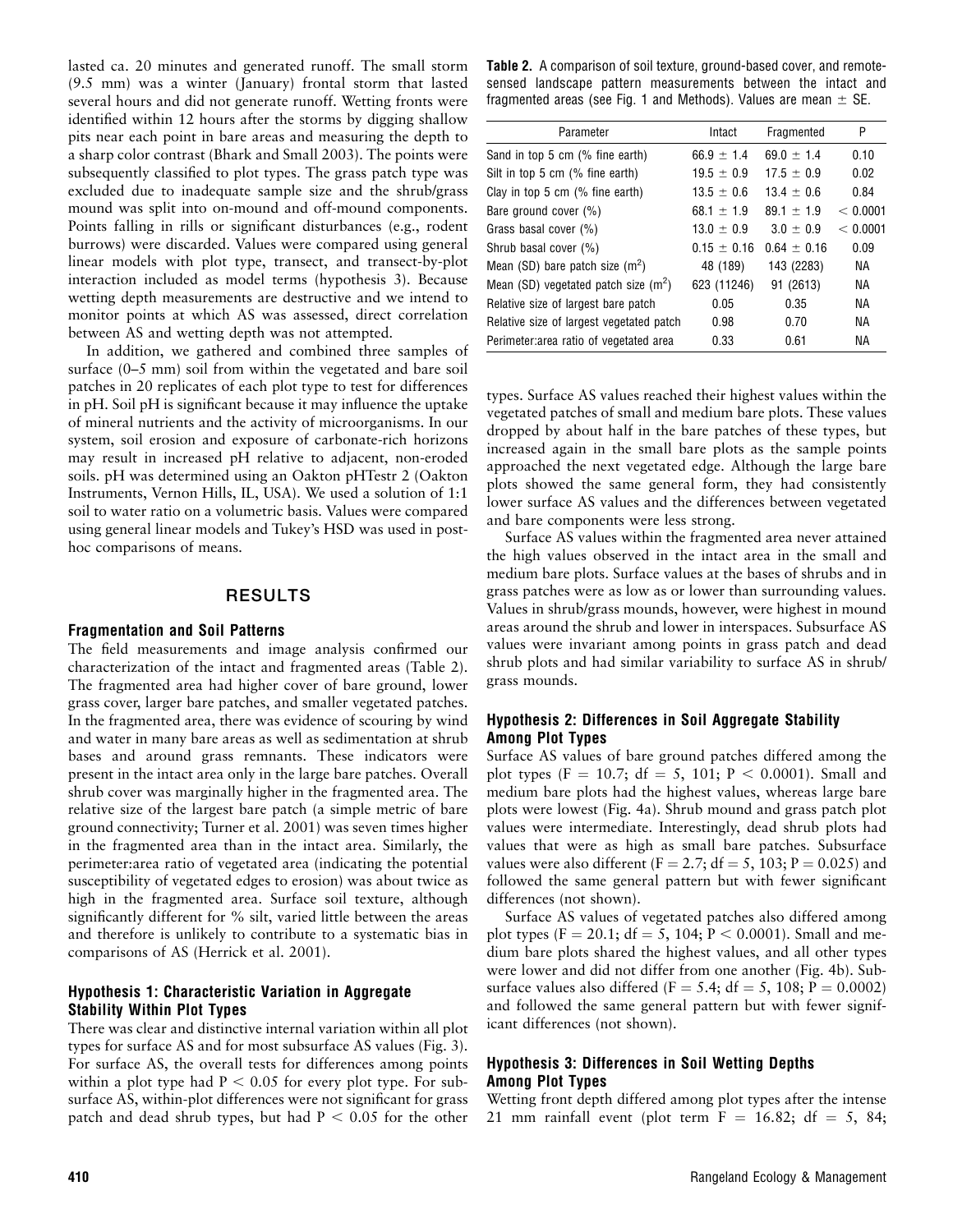

Figure 3. Surface and subsurface soil aggregate stability profiles (mean  $\pm$  SE) for plot types in the intact (left) and fragmented (right) areas. The dashed line indicates either the break from grass to bare patches (left) or the midpoint and approximate edges of a vegetated patch where the patch boundaries varied (right).

 $P < 0.0001$ ). Wetting fronts were deepest in small and medium bare plots and the other plot types had shallower wetting fronts that did not differ from one another (Fig. 5). The mean wetting depth for small bare plots was about twice the value of dead shrub plots. Wetting fronts did not differ after the small, frontal rainfall event (patch term  $F = 0.46$ ; df = 5, 84; P = 0.81).

#### Differences in pH Among Plot Types

pH values of bare patches ( $F = 28.42$ ; df = 5, 115; P < 0.0001) and vegetated patches ( $F = 18.69$ ; df = 5, 115; P < 0.0001) differed among plot types. Values for both bare and vegetated patches were lowest in small bare and medium bare plots and increased from large bare to grass patch, dead shrub, and finally shrub/grass mound plot types (Fig. 4c,d). The range of values along this sequence was from ca. 6.8–7.8.

# **DISCUSSION**

# Variation in Aggregate Stability

There were clear differences in the AS values for different types of grassland structures. In general, plot types associated with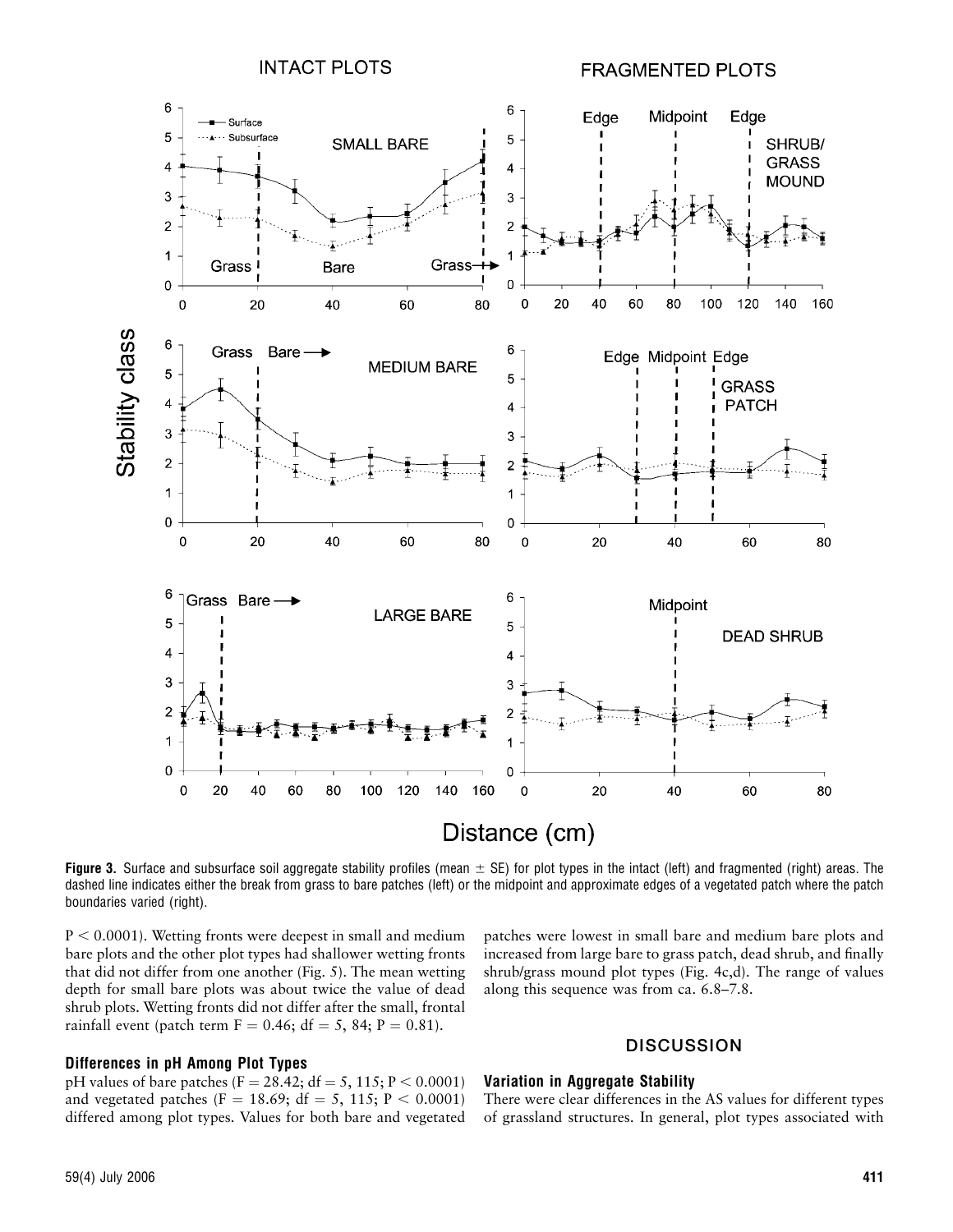

Figure 4. Surface aggregate stability values for bare (a) and vegetated (b) patches and surface pH for bare (c) and vegetated (d) patches in each of the six plot types. Values are mean  $\pm$  SE. Bars that do not share the same letter differed at P < 0.05.

the fragmented area did not exhibit AS values (in either bare or vegetated patches) as high as those observed in the intact area. Variation in AS across vegetated-bare patch boundaries tended to be lower in the fragmented area than in the intact area. These patterns are consistent with the notion that soils in plots associated with fragmented grassland tend to have reduced function (Tongway and Ludwig 1997a).

Variation of AS within plot types showed that point values for what we classified as "vegetated" and "bare" strata often differed between plots, and therefore, spatial contexts. For example, when bare patches were small there was a clear finescale gradient of change in surface AS even within areas classified as bare ground (e.g., small bare plot of Fig. 3). In other cases (large bare plots), the shift from grass to bare ground values was abrupt and there was little variance in bare ground values with distance away from the patch edge. In still other plots (grass patch and dead shrub), areas away from the vegetated patch had higher surface AS. Thus, the specific position within a plot had a significant influence on AS even after stratifying by vegetated and bare patch types. Patch context is important (Ludwig et al. 2000) and a simple classification of patches into ''bare interspace'' and ''plant'' would not have been sufficient to understand variation in soil function.

In general, subsurface AS patterns were a weaker reflection of the surface AS patterns. Subsurface values were often lower than surface values in small and medium bare plot types, but did not differ from surface AS values except around dead shrubs. It is possible that the diminishing contrast between surface and subsurface values reflects the effects of increasing soil disturbance (Herrick et al. 2001).

### Changes in Soil Aggregate Stability Along the Hypothetical Fragmentation Sequence

The high AS values associated with both vegetated and bare patches in the small to medium bare plots are consistent with theories of arid landscape function (Tongway and Ludwig 1997b). Areas featuring small bare patches should be associated with high infiltration rates, low runoff, and low erosion rates (Reid et al. 1999) and increased persistence of vegetation should be reflected in high AS values (Cerdà 1998; Bartès and Roose 2002). In particular, it is notable that mean bare patch AS was higher in the plots with small than in those with large bare patches or a bare ground matrix. This suggests that when the grass matrix is dominant, bare soils are better able to resist erosion not only due to reduced runoff, but due to the higher stability of the bare soil. The higher stability, in turn, may be related to relatively high inputs of organic matter or favorable microclimate for microbial activity (Oades 1988; Ternan et al. 1996; Cerda` 1998).

Our results suggest that AS was significantly reduced when bare patches exceeded ca. 3 m (even in adjacent grass patches).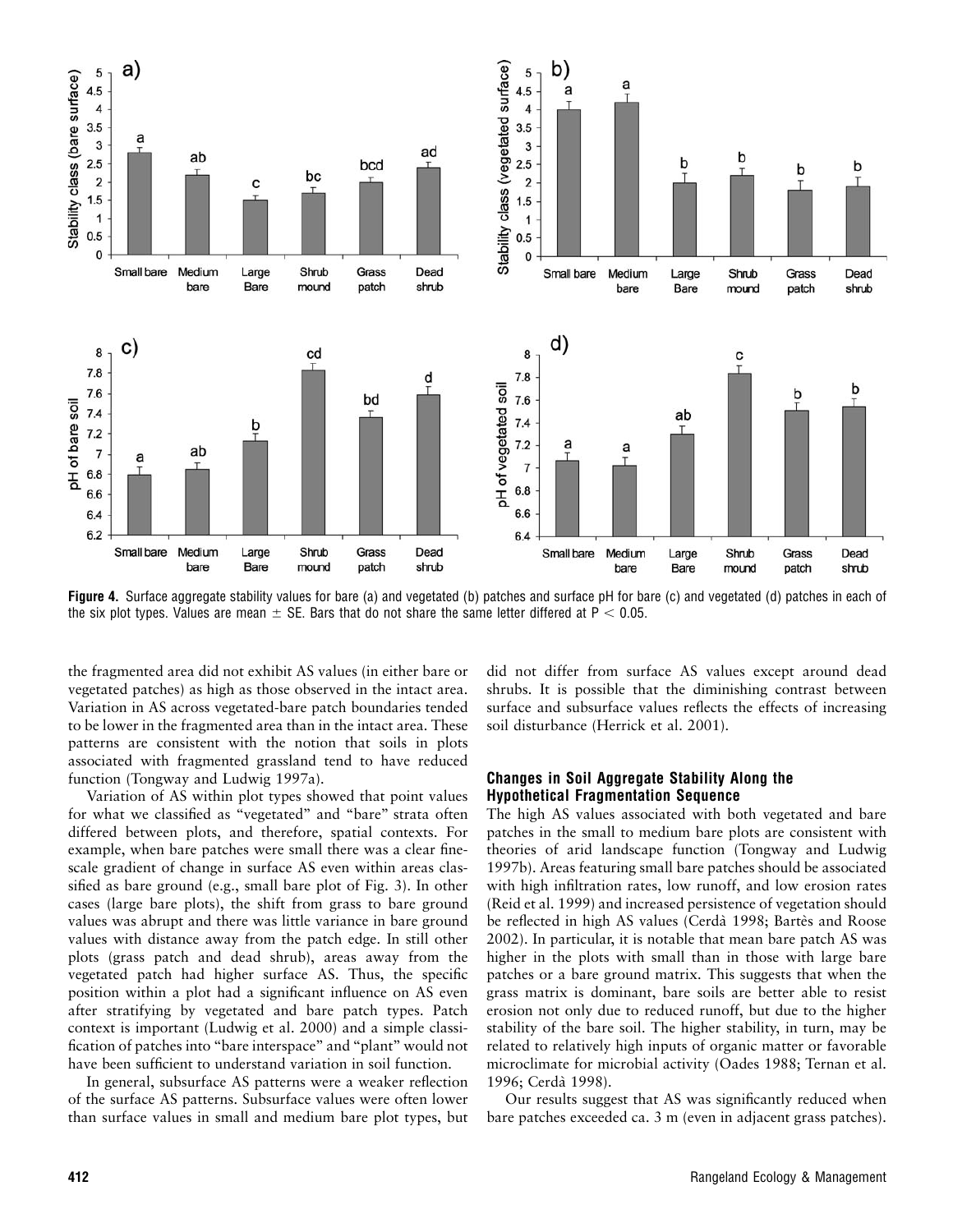

**Figure 5.** Wetting depths (mean  $\pm$  SE) in bare areas of patch types after 21 and 9.5 cm rainfall events. Shrub mounds were divided into on mound and off mound/bare interspace. Samples sizes were small bare  $=$ 26; medium bare  $= 18$ ; large bare  $= 14$ ; shrub (on mound)  $= 16$ ; shrub (off mound)  $= 24$ ; and dead shrub  $= 10$ . Bars that do not share the same letter differed at  $P < 0.05$ .

The reduced AS in large bare plots paralleled significantly reduced wetting depth compared to small and medium bare plots, suggesting an interpretable relationship between the AS patterns and the key rangeland process of water infiltration. Thus, the large bare plots may be the foci of ongoing fragmentation occurring within what we characterized as intact grassland (and see Bestelmeyer et al. 2006 for evidence of this process). The specific mechanisms producing reduced AS are unknown, but are likely to be due at least in part to a combination of reduced soil organic matter inputs associated with distance from plants, increased losses associated with increased exposure to ultraviolet radiation (Moorhead and Reynolds, 1989), and increased exposure to wind and water erosion. All of these would tend to reduce the soil organic matter pools required for soil aggregation (Tisdall and Oades 1982; Bird et al. 2002). Monitoring and detailed comparisons will be used to investigate these proximate mechanisms, as well as the ultimate mechanisms producing large bare areas (e.g., concentrated patch grazing on certain grasses; Adler et al. 2001).

Eroded bare soils around dead shrubs, however, exhibited intermediate AS values (and shallow wetting depths). Subsequent examination of the soil surface in many of these plots revealed the presence of algal crusts. Although microbiotic crusts should increase AS, they may also decrease infiltration in some cases or colonize previously degraded soils that already had low infiltration rates (Eldridge and Greene 1994). Thus, moderate AS values may be associated with degraded soils and algal crust development.

#### Relationship of AS to Wetting Depth and pH

There were clear parallels between AS and the pattern of wetting depth after a storm capable of producing run-off. Improved wetting depth may be both a cause and a consequence of high AS values related to the low connectivity of bare ground, low overland flow of water and erosion, high organic matter inputs by grass, and consequent improved soil structure (Cerda` 1998). pH values tended to increase along the fragmentation sequence as AS and wetting depth declined. This may be due to erosion and exposure of relatively carbonate-rich horizons (Bestelmeyer et al. 2006) alongside loss of organic matter inputs. Despite the interesting parallels between AS and pH, the effects of pH on nutrient sufficiency for desert plants are poorly known (Drenovsky and Richards 2004) and we cannot assert that the differences in the values we observed are ecologically significant (e.g., Hodgkinson 1987).

### Implications

A general transition scenario for arid grasslands holds that bare areas expand under heavy grazing pressure and drought, fragmenting grassland, accelerating water- or wind-governed erosion rates and eventually reducing soil quality needed to support vegetation (Rostagno 1989; Tongway and Ludwig 1997a; Reid et al. 1999; Parizek et al. 2002; Rietkerk et al. 2004; Northup et al. 2005). A key issue, then, is to identify the points in space and time in the fragmentation of grassland where soil degradation (e.g., reduced soil stability and infiltration) takes place that indicates a transition between states. Our results indicate that such soil degradation occurs in sites with bare patches  $> 3$  m in diameter in our study area, which was dominated by a fine-loamy soil with a 0.5% slope. Although other arid systems might feature evidence of soil degradation at other bare patch sizes as a function of slope and other properties (Davenport et al. 1998), our work supports the general notion that there is a discontinuous relationship between vegetation cover/bare patch size and soil degradation that might be used to define thresholds.

The clear relationship between our a priori plot classifications, AS, and wetting depth suggest that AS can be used to help operationally define states and points in time at which soil functions are reduced. Although our study cannot address the conditions under which coupled changes in vegetation and soils become irreversible (e.g., Friedel 1991), the significant reductions in AS in areas featuring large bare patches suggest that processes leading to irreversible change may be occurring in specific parts of the landscape and that management adjustments are necessary.

A key problem, however, is to define how AS should be sampled in support of sampling to support STMs, rangeland health assessment, and monitoring. Random sampling (e.g., along randomly-placed transects) to obtain mean values and variances of AS or other properties (Young et al. 1998) may miss important elements of spatial context that provide useful interpretations about the causes of variability. Our results suggest that simple stratification of sampling by carefully-defined plot types that represent different local spatial contexts (e.g., Bisigato and Bertiller 1997; Aguiar and Sala 1999) and then by vegetated and bare patches within those plots may preserve valuable information.

The relationship of AS patterns in plot types to vegetation transitions can be tested via integrated monitoring. For example, if management style is unaltered, we may test whether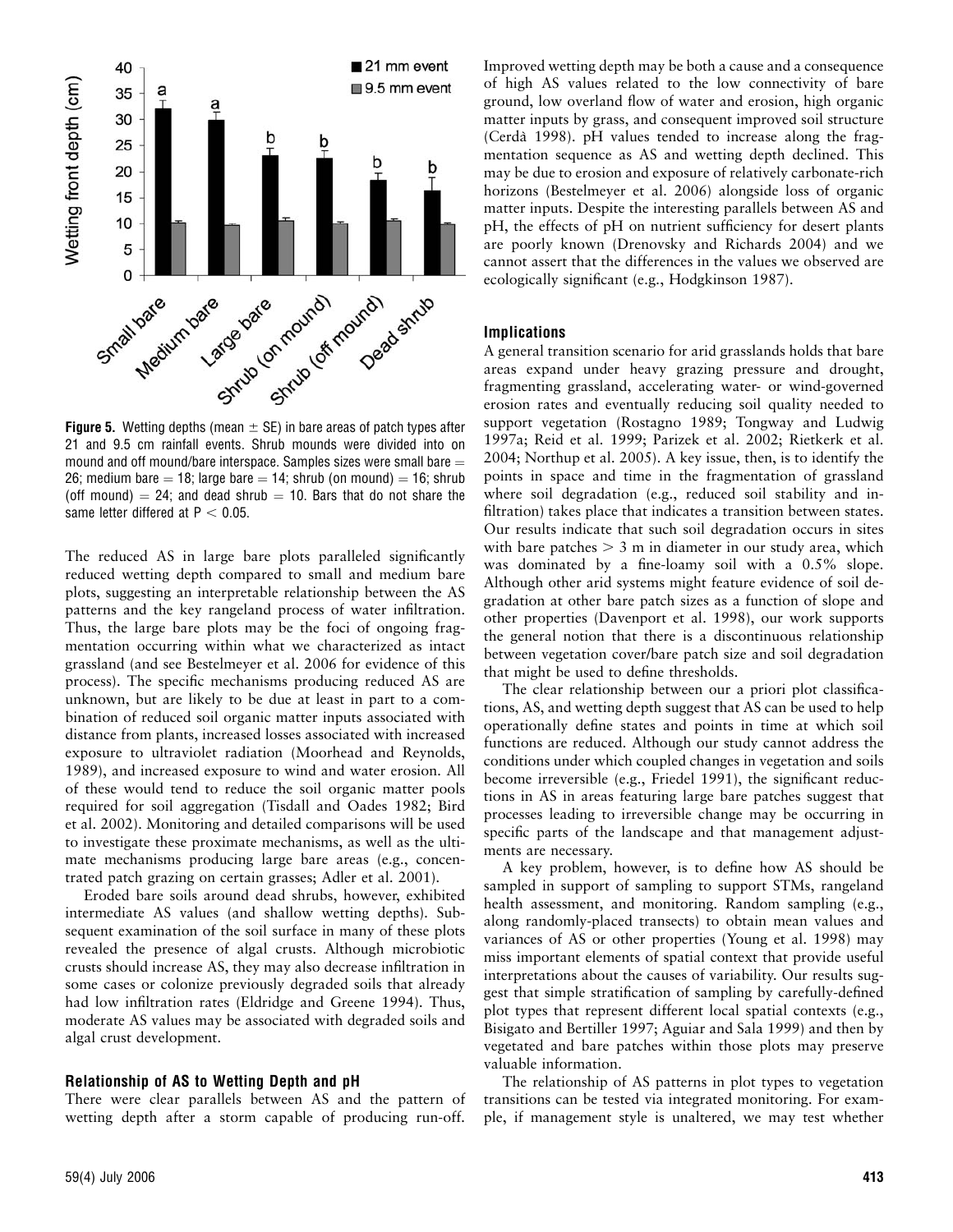areas featuring initially low AS values  $(< 3)$  experience relatively high erosion rates and higher rates of grass loss and lower grass recruitment than areas featuring higher initial AS values. We have implemented a monitoring program at the Corralitos study site to examine the relationship between plot type, AS, and erosion and vegetation change. Such tests are critically needed to evaluate the pattern-process relationships built into rangeland health indicators and state-and-transition models used by rangeland managers (Archer and Bowman 2002; Bestelmeyer et al. 2003).

# ACKNOWLEDGMENTS

We thank Julie DiRosario, Elaine Kneller, Ian Kyle, Heather Henshaw, and Jignesh Maun for help in the field and laboratory. Comments from Joel Brown, two anonymous reviewers, David Tongway, and Keith Owens improved the manuscript.

# LITERATURE CITED

- ADLER, P. B., D. A. RAFF, AND W. K. LAUENROTH. 2001. The effect of grazing on the spatial heterogeneity of vegetation. Oecologia 128:465–479.
- AGUIAR, M. R., AND O. E. SALA. 1999. Patch structure, dynamics and implications for the functioning of arid ecosystems. Trends in Ecology and Evolution 14:273–277.
- ARCHER, S., AND A. BOWMAN. 2002. Understanding and managing rangeland plant communities. In: A. C. Grice and K. C. Hodgkinson [EDS.]. Global Rangelands: Progress and Prospects. Wallingford, UK: CAB International. p 63–80.
- BARTES, B., AND E. ROOSE. 2002. Aggregate stability as an indicator of soil susceptibility to runoff and erosion: validation at several levels. Catena 47:133–149.
- BELNAP, J. 1998. Environmental auditing: choosing indicators of natural resource condition: a case study in Arches National Park, Utah, USA. Environmental Management 22:635–642.
- BERTILLER, M. B., J. O. ARES, AND A. J. BISIGATO. 2002. Multiscale indicators of land degradation in the Patagonian Monte, Argentina. Environmental Management 30:704–715.
- BESTELMEYER, B. T., J. R. BROWN, K. M. HAVSTAD, G. CHAVEZ, R. ALEXANDER, AND J. E. HERRICK. 2003. Development and use of state-and-transition models for rangelands. Journal of Range Management 56:114–126.
- BESTELMEYER, B. T., J. P. WARD, AND K. M. HAVSTAD. 2006. Soil-geomorphic heterogeneity governs patchy vegetation dynamics at an arid ecotone. Ecology 87:963–973.
- BHARK, E., AND E. SMALL. 2003. Association between plant canopies and the spatial patterns of infiltration in shrubland and grassland of the Chihuahuan Desert, New Mexico. Ecosystems 6:185–196.
- BIRD, S. B., J. E. HERRICK, M. M. WANDER, AND S. F. WRIGHT. 2002. Spatial heterogeneity of aggregate stability and soil carbon in a semi-arid rangeland. Environmental Pollution 116:445–455.
- BISIGATO, A. J., AND M. B. BERTILLER. 1997. Grazing effects on patchy dryland vegetation in northern Patagonia. Journal of Arid Environments 36:639–653.
- BRISKE, D. D., S. D. FUHLENDORF, AND F. E. SMEINS. 2005. State-and-transition models, thresholds, and rangeland health: a synthesis of ecological concepts and perspectives. Rangeland Ecology and Management 58:1–10.
- CERDA`, A. 1998. Soil aggregate stability under different Mediterranean vegetation types. Catena 32:73–86.
- DAVENPORT, D. W., D. D. BRESHEARS, B. P. WILCOX, AND C. D. ALLEN. 1998. Viewpoint: sustainability of piñon-juniper ecosystems-a unifying perspective of soil erosion thresholds. Journal of Range Management 51:231–240.
- DRENOVSKY, R. E., AND J. H. RICHARDS. 2004. Critical N:P values: predicting nutrient deficiencies in desert shrublands. Plant and Soil 259:59–69.

ELDRIDGE, D. J., AND R. S. B. GREENE. 1994. Microbiotic soil crusts: a review of their

roles insoil and ecological processes in the rangelands of Australia. Australian Journal of Soil Research 32:389–415.

- EMERSON, W. W., R. C. FOSTER, AND J. M. OADES. 1986. Organo-mineral complexes in relation to soil aggregation and structure. In: Interactions of Soil Minerals with Natural Organics and Microbes. Soil Science Society of America Publication 17. Madison, WI: Soil Science Society of America, p 521–548.
- ERDAS. 1999. IMAGINE software and on-line help manual. Atlanta, GA: Leica Geosystems.
- FRIEDEL, M. H. 1991. Range condition assessment and the concept of thresholds: a viewpoint. Journal of Range Management 44:422–426.
- GEE, G. W., AND J. W. BAUDER. 1986. Particle-size analysis. In: A. Klute [ED.]. Methods of Soil Analysis, Part 1. Physical and Minerological Methods, 2<sup>nd</sup> ed. Madison, WI: American Society of Agronomy. p 383–411.
- HERRICK, J. E., W. G. WHITFORD, A. G. DE SOYZA, J. W. VAN ZEE, K. M. HAVSTAD, C. A. SEYBOLD, AND M. WALTON. 2001. Field aggregate stability kit for soil quality and rangeland health evaluations. Catena 44:27–35.
- HERRICK, J. E., J. R. BROWN, A. TUGEL, P. L. SHAVER, AND K. M. HAVSTAD. 2002. Application of soil quality to monitoring and management: Paradigms from rangeland ecology. Agronomy Journal 94:3–11.
- HERRICK, J. E., J. W. VAN ZEE, K. M. HAVSTAD, AND W. G. WHITFORD. 2005. Monitoring Manual for Grassland, Shrubland and Savanna Ecosystems. Volume I. USDA-ARS Jornada Experimental Range, Las Cruces, NM. Tucson, AZ: University of Arizona Press. 36 p.
- HODGKINSON, H. S. 1987. Relationship of saltbush species to soil chemical properties. Journal of Range Management 40:23–26.
- HOLM, A. M., L. T. BENNETT, W. A. LONERAGAN, AND M. A. ADAMS. 2002. Relationships between empirical and nominal indices of landscape function in the arid shrubland of western Australia. Journal of Arid Environments 50:1-21.
- KARL, M. G., D. A. PYKE, P. T. TUELLER, G. E. SCHUMAN, M. R. VINSON, J. L. FOGG, R. W. SHAFER, S. J. BORCHARD, W. G. YPSILANTIS, AND R. H. BARRETT, JR. 2003. Chapter II: Indicators for Soil and Water Conservation on Rangelands. 2003 Sustainable Rangelands Roundtable First Approximation Report. URL http:// sustainablerangelands.warnercnr.colostate.edu/2003Report/2003Report.htm, accessed 7 October 2005.
- LUDWIG, J. A., J. A. WIENS, AND D. J. TONGWAY. 2000. A scaling rule for landscape patches and how it applies to conserving soil resources in savannas. Ecosystems 3:84–97.
- LUDWIG, J. A., B. P. WILCOX, D. D. BRESHEARS, D. J. TONGWAY, AND A. C. IMESON. 2005. Vegetation patches and runoff-erosion as interacting eco-hydrological processes in semiarid landscapes. Ecology 86:288–297.
- MAESTRE, F. T., AND J. CORTINA. 2004. Insights into ecosystem composition and function in a sequence of degraded semiarid steppes. Restoration Ecology 12: 494–502.
- MLADENOFF, D. J., AND B. DEZONIA. 2001. APACK analysis software and user's guide. Madison, WI: University of Wisconsin. 50 p.
- MONTANA, C. 1992. The colonization of bare areas in two-phase mosaics of an arid ecosystem. Journal of Ecology 80:315–327.
- MOORHEAD, D. L., AND J. F. REYNOLDS. 1989. Mechanisms of surface litter mass loss in the northern Chihuahuan Desert: a re-interpretation. Journal of Arid Environments 16:157–163.
- NORTHUP, B. K., J. R. BROWN, AND J. A. HOLT. 1999. Grazing impacts on the spatial distribution of soil microbial biomass around tussock grasses in a tropical grassland. Applied Soil Ecology 399:1–12.
- NORTHUP, B. K., C. D. DIAS, J. R. BROWN, AND W. C. SKELLY. 2005. Micro-patch and community scale spatial distribution of herbaceous cover in a grazed eucalypt woodland. Journal of Arid Environments 60:509–530.
- OADES, J. M. 1984. Soil organic matter and structural stability: mechanisms and implications for management. Plant and Soil 76:411-423.
- OADES, J. M. 1988. The retention of organic matter in soils. Biogeochemistry 5:35–70.
- OADES, J. M., AND A. G. WATERS. 1991. Aggregate hierarchy in soils. Australian Journal of Soil Research 29:815–828.
- PARIZEK, B., C. M. ROSTAGNO, AND R. SOTTINI. 2002. Soil erosion as affected by shrub encroachment in northeastern Patagonia. Journal of Range Management 55:43–48.